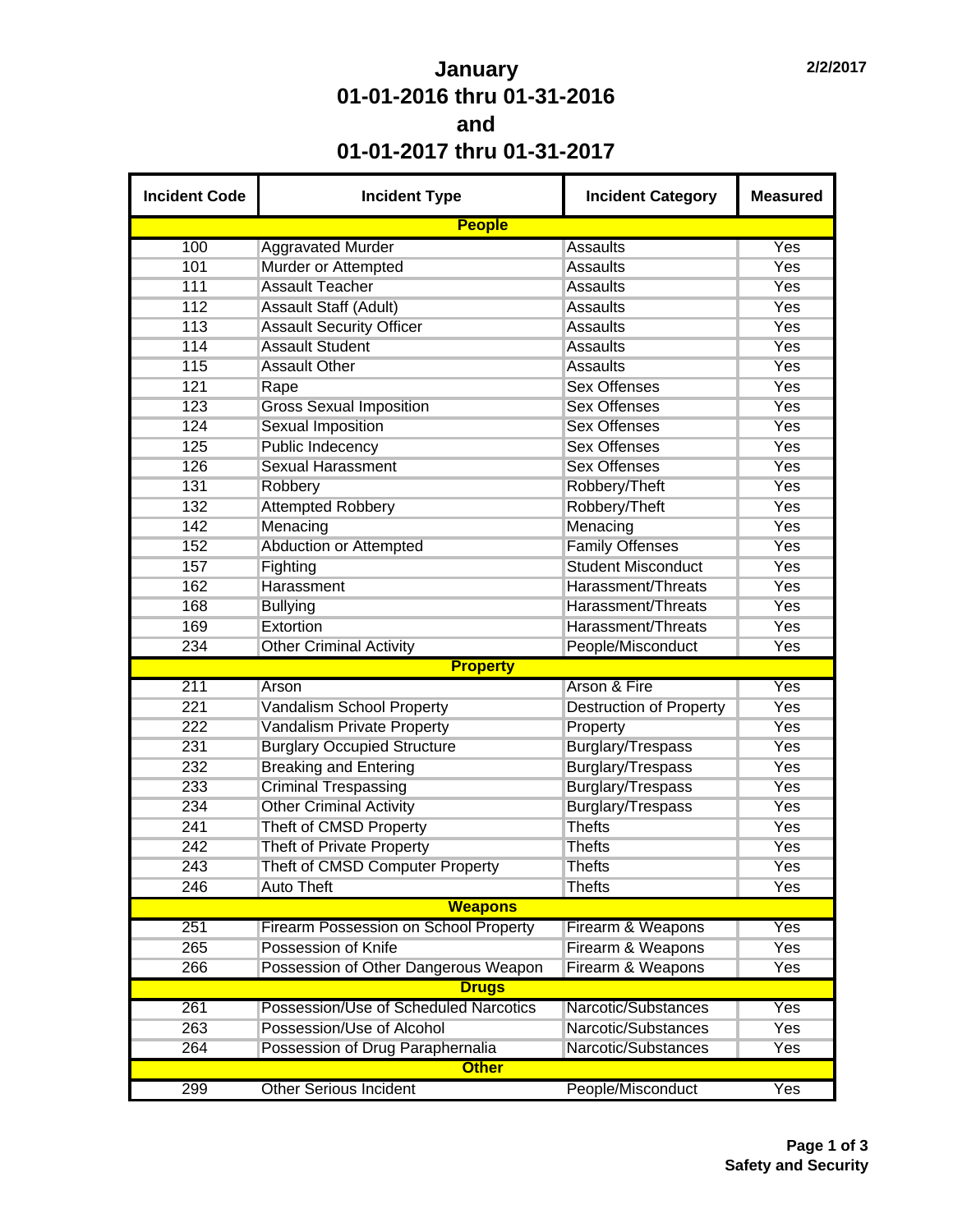|                                              |                      |                 |                 |                |                      |  | <b>Safety and Security Monthly Summary - January</b> |                                              |        |          |                      |       |       |                           |                                              |        |          |         |          |       |  |
|----------------------------------------------|----------------------|-----------------|-----------------|----------------|----------------------|--|------------------------------------------------------|----------------------------------------------|--------|----------|----------------------|-------|-------|---------------------------|----------------------------------------------|--------|----------|---------|----------|-------|--|
|                                              | <b>High School</b>   |                 | K8              |                |                      |  |                                                      |                                              |        |          | <b>Monthly Total</b> |       |       |                           |                                              |        |          |         |          |       |  |
|                                              | <b>All Incidents</b> |                 |                 |                | <b>All Incidents</b> |  |                                                      |                                              |        |          |                      |       |       | <b>All Incidents</b>      |                                              |        |          |         |          |       |  |
| Jan 15-16                                    |                      | 53              |                 |                |                      |  | Jan 15-16<br>85                                      |                                              |        |          |                      |       |       | Jan 15-16 (Monthly)       |                                              |        | 138      |         |          |       |  |
| Jan 16-17                                    |                      | 43              |                 |                |                      |  | Jan 16-17                                            | 45                                           |        |          |                      |       |       | Jan 16-17 (Monthly)<br>88 |                                              |        |          |         |          |       |  |
| Change                                       |                      |                 | $-19%$          |                |                      |  | Change                                               |                                              |        |          | $-47%$               |       |       |                           | Change                                       |        |          | $-36%$  |          |       |  |
| <b>Quantity - Measured Serious Incidents</b> |                      |                 |                 |                |                      |  |                                                      | <b>Quantity - Measured Serious Incidents</b> |        |          |                      |       |       |                           | <b>Quantity - Measured Serious Incidents</b> |        |          |         |          |       |  |
|                                              | People               | Property        | Weapons         | Drugs          | Other                |  |                                                      |                                              | People | Property | Weapons              | Drugs | Other |                           |                                              | People | Property | Weapons | Drugs    | Other |  |
| Jan 15-16                                    | 22                   | 12 <sup>1</sup> | 10 <sup>1</sup> | $\overline{7}$ |                      |  | Jan 15-16                                            |                                              | 59     |          | 51                   | 3     | 11    |                           | Jan 15-16 (Monthly)                          | 81     |          |         | 19 15 10 | 13    |  |

|                                              |                      |          |                 |                |       |                                              | <b>Safety and Security Monthly Summary - January</b> |        |        |          |                |          |       |                                              |                      |        |          |         |                 |       |  |
|----------------------------------------------|----------------------|----------|-----------------|----------------|-------|----------------------------------------------|------------------------------------------------------|--------|--------|----------|----------------|----------|-------|----------------------------------------------|----------------------|--------|----------|---------|-----------------|-------|--|
| <b>High School</b>                           |                      |          |                 |                |       |                                              | K <sub>8</sub>                                       |        |        |          |                |          |       |                                              | <b>Monthly Total</b> |        |          |         |                 |       |  |
|                                              | <b>All Incidents</b> |          |                 |                |       |                                              | <b>All Incidents</b>                                 |        |        |          |                |          |       |                                              | <b>All Incidents</b> |        |          |         |                 |       |  |
| Jan 15-16                                    | 53                   |          |                 |                |       |                                              | Jan 15-16<br>85                                      |        |        |          |                |          |       |                                              | Jan 15-16 (Monthly)  |        | 138      |         |                 |       |  |
| Jan 16-17                                    | 43                   |          |                 |                |       |                                              | Jan 16-17                                            |        | 45     |          |                |          |       |                                              | Jan 16-17 (Monthly)  |        | 88       |         |                 |       |  |
| Change<br>$-19%$                             |                      |          |                 |                |       |                                              | Change                                               | $-47%$ |        |          |                |          |       | Change<br>$-36%$                             |                      |        |          |         |                 |       |  |
| <b>Quantity - Measured Serious Incidents</b> |                      |          |                 |                |       | <b>Quantity - Measured Serious Incidents</b> |                                                      |        |        |          |                |          |       | <b>Quantity - Measured Serious Incidents</b> |                      |        |          |         |                 |       |  |
|                                              | People               | Property | Weapons         | Drugs          | Other |                                              |                                                      |        | People | Property | Weapons        | Drugs    | Other |                                              |                      | People | Property | Weapons | Drugs           | Other |  |
| Jan 15-16                                    | 22                   | 12       | 10 <sup>1</sup> | $\overline{7}$ |       |                                              | Jan 15-16                                            |        | 59     |          | 5 <sup>1</sup> | 3        | 11    |                                              | Jan 15-16 (Monthly)  | 81     | 19       | 15      | 10 <sup>1</sup> | 13    |  |
| Jan 16-17                                    | 21                   | 9        | 8               | $\overline{2}$ |       |                                              | Jan 16-17                                            |        | 25     | 11       | 5              | $\Omega$ |       |                                              | Jan 16-17 (Monthly)  | 46     | 20       | 13      | $\overline{2}$  | 7     |  |





| <b>Measured Serious Incident</b><br><b>High Schools Monthly Trend Analysis</b> |  |            | K-8 S |
|--------------------------------------------------------------------------------|--|------------|-------|
|                                                                                |  | 140<br>105 |       |





80